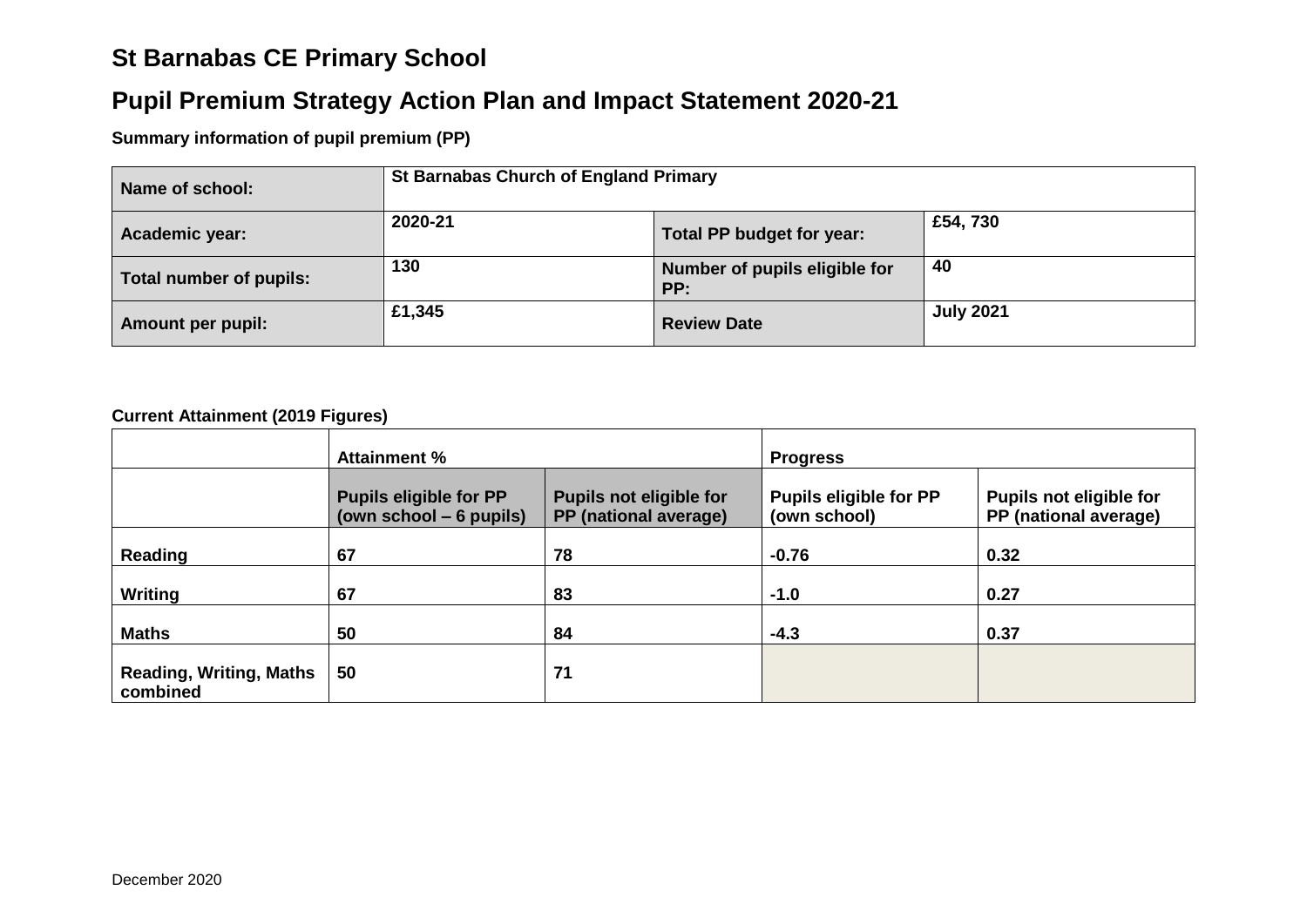## **Barriers to future attainment for pupils eligible for PP**

|    | In-school barriers:                                                                                                                                                                                                           |
|----|-------------------------------------------------------------------------------------------------------------------------------------------------------------------------------------------------------------------------------|
| Α. | Weaknesses in learning behaviours, e.g. lack of independence or resilience, forgotten good behaviours as a result of lockdowns.                                                                                               |
| В. | Social, emotional and behavioural problems affecting wellbeing and progress, especially related to COVID 19.                                                                                                                  |
| C  | Children entering school in Reception are developmentally lower than previous years in language, number, and social/emotional<br>development as a result of missing part of Foundation Stage as a result of lockdown.         |
|    | <b>External barriers:</b>                                                                                                                                                                                                     |
| D. | Readiness and preparation to learn, physically, practically and emotionally.<br>Ability to reflect and evaluate their own learning self-motivating themselves to improve<br>Re-establishment of good home learning practices. |

### **Aims and outcomes**

|    | Desired outcome:                                                                                                                  | <b>Success criteria:</b>                                                                                                                                                                                                                                                   |
|----|-----------------------------------------------------------------------------------------------------------------------------------|----------------------------------------------------------------------------------------------------------------------------------------------------------------------------------------------------------------------------------------------------------------------------|
| Α. | Most children to have caught up on missed learning due to<br>lockdown but with specific targeted groups for PP children.          | All pupil premium children, whatever their prior attainment, make<br>strong progress from their September 2020 starting point                                                                                                                                              |
| В. | Pupils made good progress in PSED                                                                                                 | Improvements in the overcoming barriers for specific children<br>including reduced incidence of behavioural problems, increased<br>engagement in in class, increased resilience.<br>Improvements in the learning behaviours are demonstrated by<br>pupil premium children. |
| C. | Attendance of PP children improves                                                                                                | Attendance and punctuality of PP pupils is closer to that of non<br>PP pupils. Children show improved well-being and availability to<br>learn when they first come in.                                                                                                     |
| D  | PP children in Reception improve language development so they<br>are ready for the next stage of learning by the end of the year. | PP children make good progress from their starting points in<br>Communication and Language.                                                                                                                                                                                |
| E. | Engagement in learning across the curriculum is high                                                                              | Pupils have high aspirations and are motivated to learn as a<br>result of being given different opportunities                                                                                                                                                              |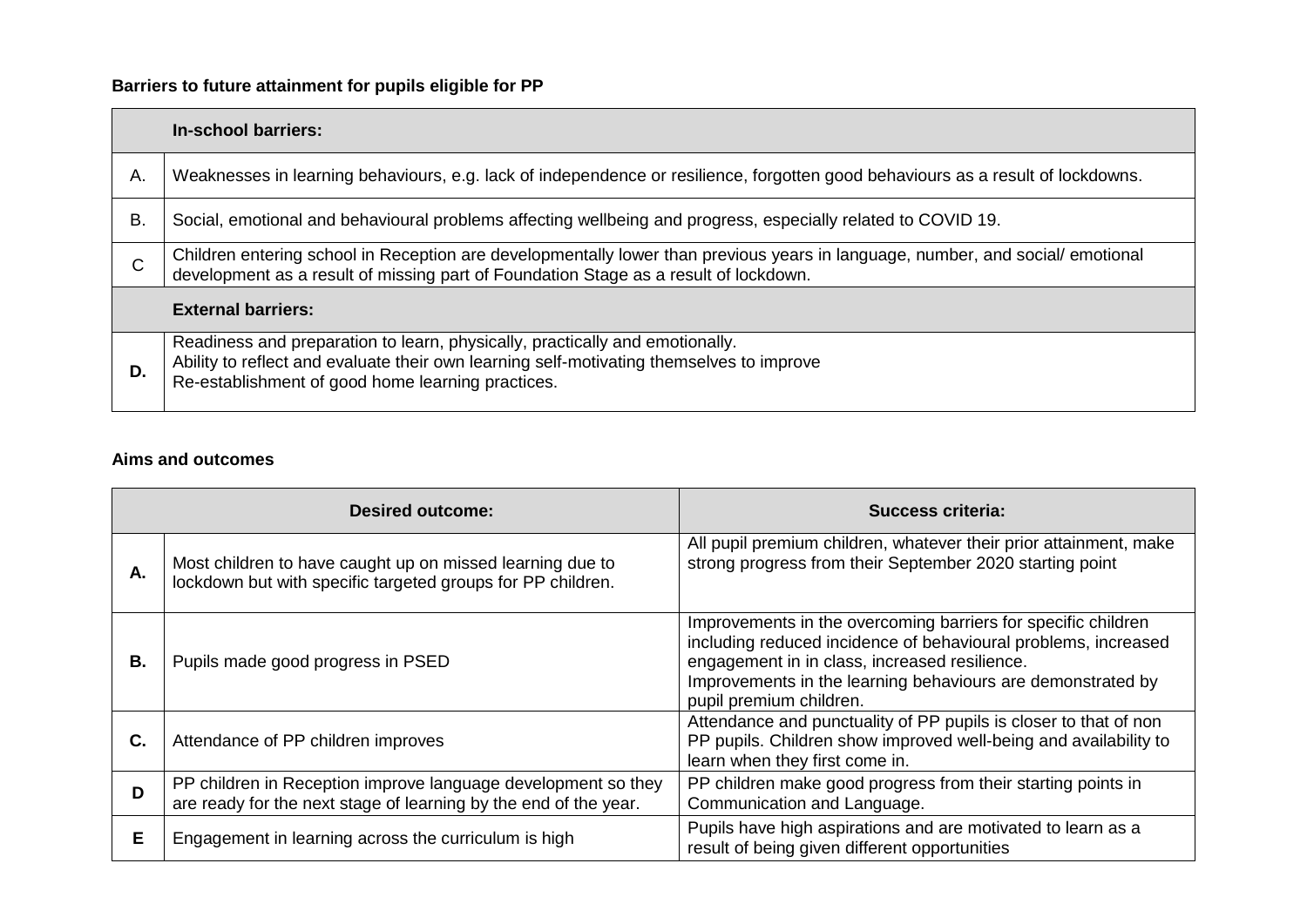| <b>Desired</b><br>outcome                    | Action/approach                                                                                                                                                                                                                                     | What is the evidence and<br>rationale for this choice?                                                                                                                 | How will you ensure it<br>is implemented well?                                                                   | <b>Staff lead</b> | When will you review<br>implementation?                                                                                                  |
|----------------------------------------------|-----------------------------------------------------------------------------------------------------------------------------------------------------------------------------------------------------------------------------------------------------|------------------------------------------------------------------------------------------------------------------------------------------------------------------------|------------------------------------------------------------------------------------------------------------------|-------------------|------------------------------------------------------------------------------------------------------------------------------------------|
| Children catch up<br>with missed<br>learning | Revision of current<br>teaching practices -<br>prioritise basic skills//<br>develop non-negotiables<br>for teaching and learning<br>to ensure catch up.<br>Coaching teachers to<br>enable them to deliver<br>high quality teaching and<br>learning. | EFF Report on the Impact of<br>school closures on the<br>attainment gap:<br><b>EFF Guide to Supporting</b><br>School Planning: A Tiered<br>Approach to 2020-21         | Ongoing monitoring by<br>subject leaders, HT,<br><b>SENCo and Governors.</b>                                     | <b>HT</b>         | Termly diagnostic<br>tests giving<br>standardised scores.<br>Progress monitored<br>and reviewed at<br>termly pupil progress<br>meetings. |
| Children catch up<br>with missed<br>learning | Provide targeted<br>intervention led by<br>teachers and TAs.                                                                                                                                                                                        | Teacher led interventions<br>believed to have greater<br>impact than those delivered<br>by TAs (Teaching & Learning<br>Toolkit - EEF)                                  | Ongoing monitoring by<br>subject leaders, HT,<br><b>SENCo and Governors</b>                                      | <b>HT</b>         | Termly diagnostic<br>tests giving<br>standardised scores.<br>Progress monitored<br>and reviewed at<br>termly pupil progress<br>meetings. |
| Good progress in<br><b>PSED</b>              | Children's Champion to<br>provide ELSA for pupils<br>and support for parents,<br>working with CYC School<br><b>Wellbeing Worker</b>                                                                                                                 | Strong evidence of improving<br>relationship and<br>communication between<br>parents/ & school seen which<br>leads to vulnerable children<br>being supported to learn. | Regular review<br>meetings with HT and<br>Wellbeing Worker to<br>ensure she is fully<br>utilised to best effect. | HT                | Termly reviews as<br>part of pupil progress<br>meetings. ELSA work<br>reviewed by<br>Wellbeing worker half<br>termly.                    |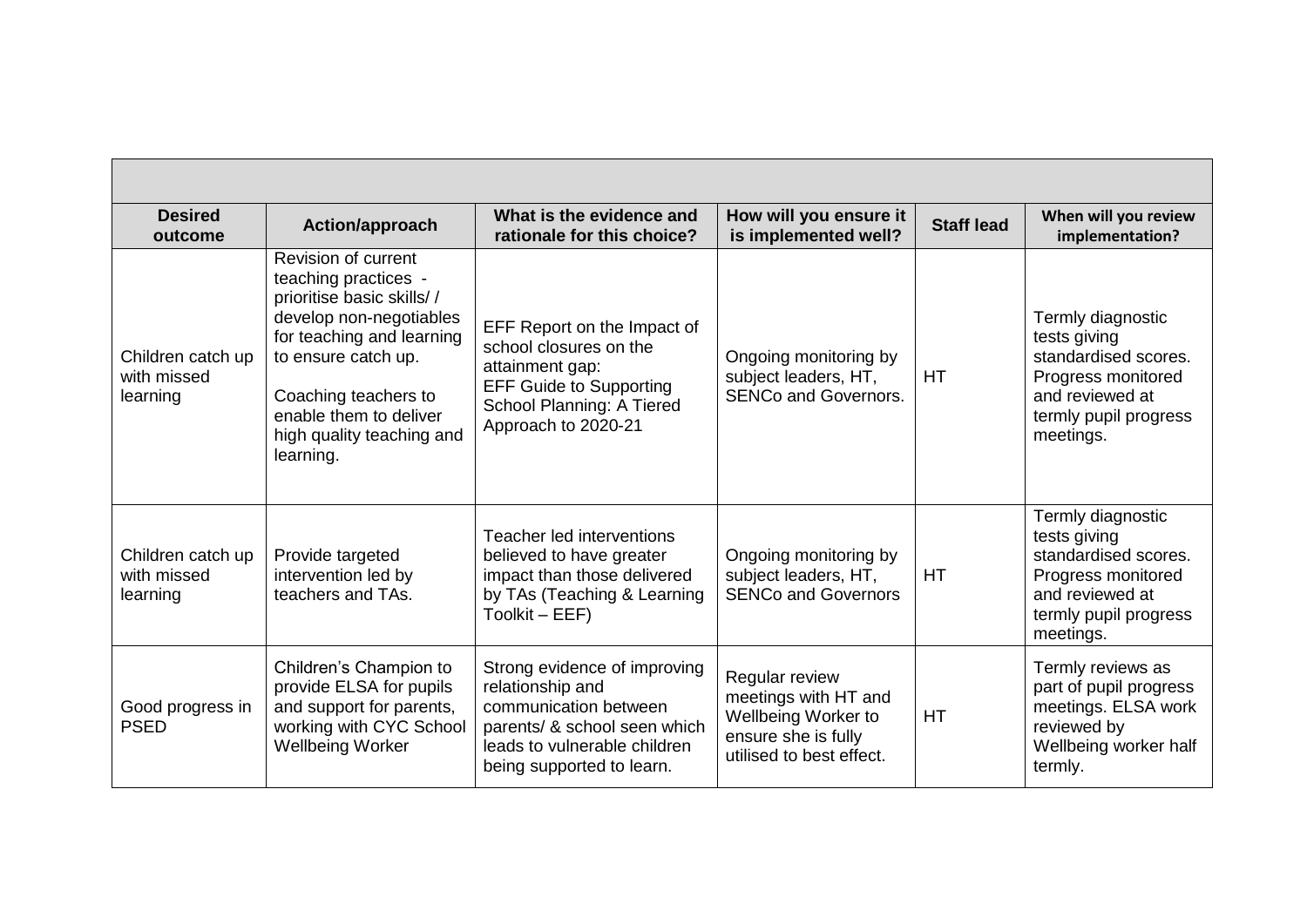| Good progress in<br><b>PSED</b>            | TAs to provide emotional<br>support for PP pupils in<br>classes to help improve<br>resilience and<br>confidence.                                                                                                                                                  | <b>EEF</b> evidence shows<br>moderate impact from small<br>group support (+4mnths) and<br>for social and emotional<br>support (+4mnths)                                                | Planned support<br>through discussion at<br>pupil progress<br>meetings. TAs and<br>Teachers have time to<br>plan together. | HT                  | Termly reviews as<br>part of pupil progress<br>meetings                       |
|--------------------------------------------|-------------------------------------------------------------------------------------------------------------------------------------------------------------------------------------------------------------------------------------------------------------------|----------------------------------------------------------------------------------------------------------------------------------------------------------------------------------------|----------------------------------------------------------------------------------------------------------------------------|---------------------|-------------------------------------------------------------------------------|
| Improved<br>attendance                     | Regular messages to all<br>parents about the<br>importance of good<br>attendance.<br>Specific work with<br>parents of PA pupils/<br>anxious about sending<br>children to school                                                                                   | Children need to be in school<br>to access learning after<br>missing school during<br>lockdowns.                                                                                       | Office manager as first<br>contact to give key<br>messages to parents.<br>Children's Champion /<br>to work with parents.   | HT                  | Regular attendance<br>monitoring and follow<br>up.                            |
| Improved<br>language<br>development        | <b>Deliver BESSI</b><br>programme to YR pupils<br>to improve language and<br>communication skills                                                                                                                                                                 | Intervention recommended<br>by EEF                                                                                                                                                     | Staff delivering<br>programme will have<br>full BESSI training,                                                            | HT/<br><b>SENCo</b> | Pre and post<br>assessment                                                    |
| High engagement<br>and high<br>aspirations | Work to develop the<br>curriculum that meets the<br>needs of St Barnabas<br>pupils.<br>Take part in<br>Shakespeare in Schools<br>Theatre Project, author<br>visits (remote), whole<br>class instrumental tuition<br>for 2 terms, subsidised<br>residential visit, | Opportunities to take part in<br>memorable learning<br>experiences will raise<br>aspirations, improve<br>resilience, self esteem and<br>engagement in the<br>curriculum.               | Choose opportunities<br>linked to gaps in our<br>pupil's experience.                                                       | HT                  | Children's feedback<br>and levels of<br>engagement in<br>specific activities. |
| A,B,C,D                                    | Investment into class set<br>of Chrome Books for use<br>in more lessons across<br>the school                                                                                                                                                                      | Technology offers ways to<br>improve the impact of pupil<br>practice and can be used to<br>improve the quality of<br>explanations and modelling<br>by teachers (EEF Guidance<br>Report | <b>Regular Monitoring</b>                                                                                                  | KB/HD               | 7/20                                                                          |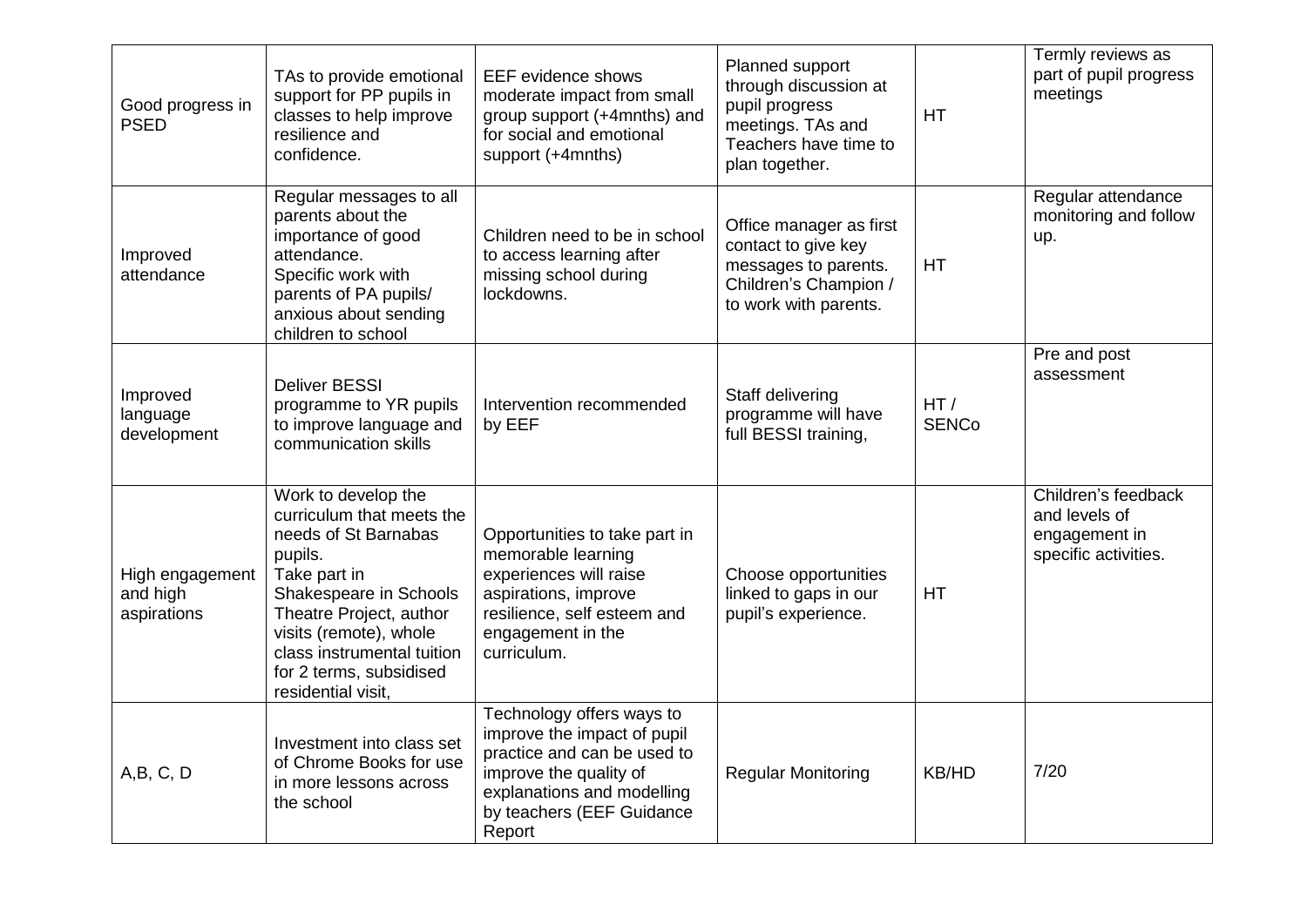#### **Impact of Pupil Premium Expenditure 2019-2020**

Due to the Covid pandemic, school was closed to all pupils apart from key worker and the most vulnerable pupils from March to September. As a result, school assessment data is only available upto the end of autumn term for most children and upto the end of February for Year 6 pupils. Most of the provision outlined below was in place for the Autumn and Spring Terms with some continuing during the period of school closure.

| <b>Provision</b>                              | <b>Expenditure</b> | <b>Details</b>                                     | Impact                                                                                               |
|-----------------------------------------------|--------------------|----------------------------------------------------|------------------------------------------------------------------------------------------------------|
| Small group teaching                          | £7000              | 10 pupils                                          | On Track for EXP improved on 2019 in Reading                                                         |
| and Booster Groups                            |                    | Maths breakfast club x1 per week                   | and Maths at this point in the year                                                                  |
| Y6 (teacher led)                              |                    | Reading homework club x 1 per wk                   | Reading 70%                                                                                          |
|                                               |                    | 4 hrs p/wk booster groups                          | Writing 60%                                                                                          |
|                                               |                    |                                                    | Maths 80%                                                                                            |
|                                               |                    |                                                    | On track for GDS improved on 2019 in Reading                                                         |
|                                               |                    |                                                    | and Writing                                                                                          |
|                                               |                    |                                                    | Reading 30%                                                                                          |
|                                               |                    |                                                    | Writing: 13%                                                                                         |
|                                               |                    |                                                    | Maths: 13%                                                                                           |
| Small group teaching                          | £4000              | 8 pupils                                           | Feb 2020 - on track for EXP:                                                                         |
| and booster groups                            |                    | Teacher led booster groups 2 x ams per week        | Reading: 75%                                                                                         |
| Y2 (teacher led)                              |                    |                                                    | Writing - 42% (Dec data)                                                                             |
|                                               |                    |                                                    | Maths: 63%                                                                                           |
| <b>Teaching Assistants</b>                    | £18,000            | FS: 2 pupils                                       | FS: 100% on track for GLD at end FS                                                                  |
| in FS & KS1 to                                |                    | Y1: 4 pupils                                       | Y1: 75% on track to pass phonics                                                                     |
| support phonics and                           |                    | Y2: 8 pupils                                       |                                                                                                      |
| language                                      |                    | Phonic intervention groups                         |                                                                                                      |
| development                                   |                    | Adults modelling high quality language and         |                                                                                                      |
|                                               |                    | vocabulary through continuous provision            |                                                                                                      |
|                                               |                    |                                                    |                                                                                                      |
| <b>Teaching Assistants</b>                    | £4800              | Additional support to PP pupils in lessons and     | Progress of PP pupils tracked and interventions in                                                   |
| providing catch up                            |                    | through small group interventions                  | place.                                                                                               |
| support across all                            |                    |                                                    | Standardised test scores show steady                                                                 |
| year groups                                   |                    |                                                    | improvements for most PP pupils with the<br>exception of Y4 maths.                                   |
|                                               | £7000              |                                                    |                                                                                                      |
| Support for vulnerable<br>pupils and families |                    | Children's Champion x 10hrs per week.<br>$\bullet$ | Parents supported at early help level - more able<br>to support child's learning and development and |
|                                               |                    | TAs providing pastoral support &                   | keep them safe.                                                                                      |
|                                               |                    | supporting resilience in all classes               |                                                                                                      |
|                                               |                    | ELSA work with individual pupils                   |                                                                                                      |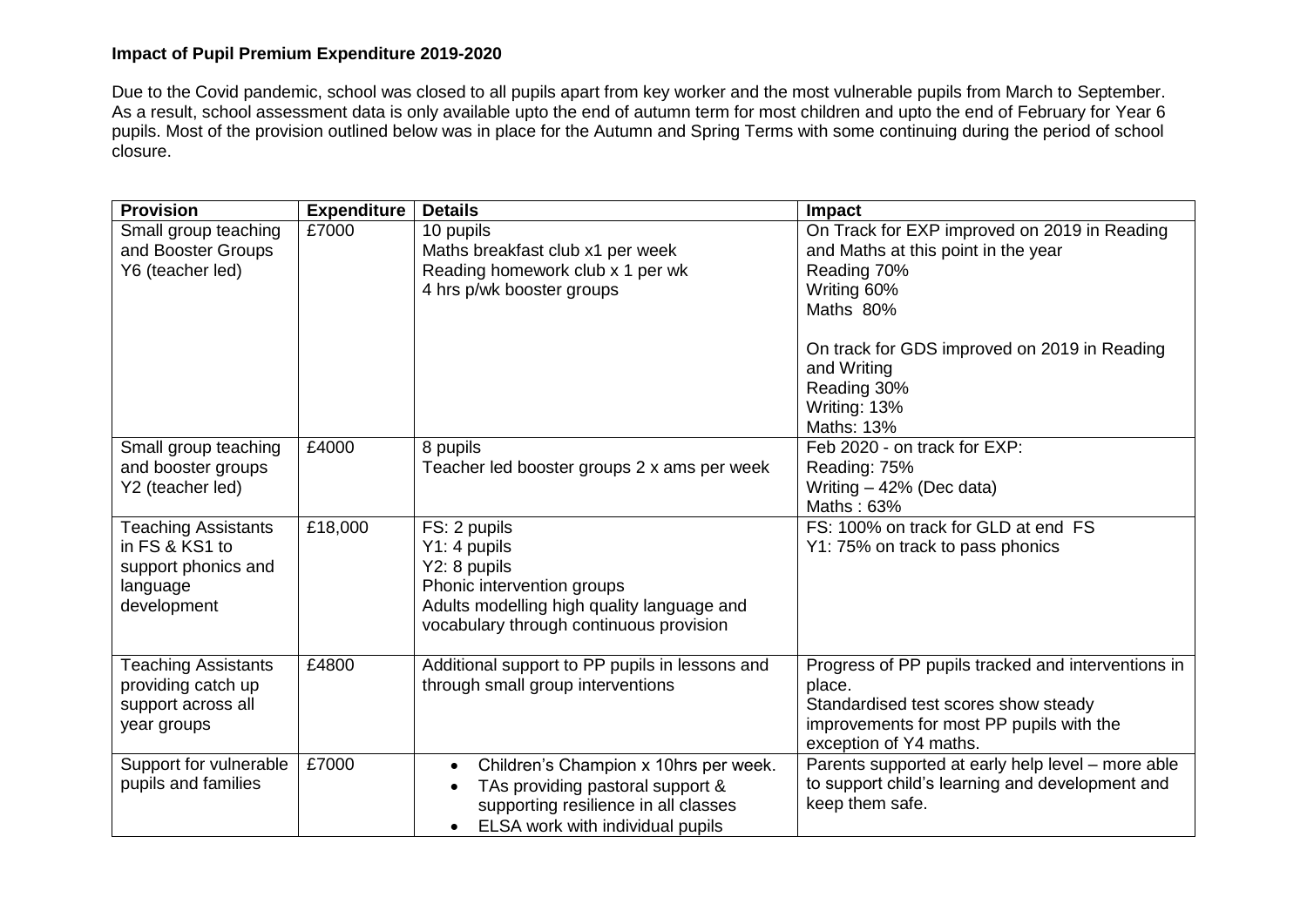|                                                         |       | SLT support in addition to above for<br>families during lockdown                                                                                                                                                                                                                                                                         | Pupils more able to regulate emotions and access<br>learning to make good progress.<br>PP families contacted regularly (on needs basis)<br>during lockdown - issues identified - support<br>given with parenting, access to food, learning<br>resources. This supported learning and wellbeing<br>for children at home. Safeguarding issues referred<br>to children's social care. |
|---------------------------------------------------------|-------|------------------------------------------------------------------------------------------------------------------------------------------------------------------------------------------------------------------------------------------------------------------------------------------------------------------------------------------|------------------------------------------------------------------------------------------------------------------------------------------------------------------------------------------------------------------------------------------------------------------------------------------------------------------------------------------------------------------------------------|
| <b>Attendance Focus</b>                                 | £1000 | Increased monitoring of attendance.<br>Engagement with parents to improve<br>attendance.                                                                                                                                                                                                                                                 | <b>DATA</b><br>PP pupils prioritised as vulnerable group strongly<br>encouraged to attend when school opened more<br>widely in June. As a result, 68% of invited PP<br>attended school.                                                                                                                                                                                            |
| <b>Quality First Teaching</b><br>& Staff Development    | £3000 | Whole school training and development<br>$\bullet$<br>in embedding a mastery approach to<br>learning.<br>Teachers & TAs observing & coaching<br>from primary maths specialist<br>2 TAs -3 day maths mastery for TAs<br><b>CPD</b><br>KS2 teacher - Write Time project<br>SLT monitoring and coaching to improve<br>teaching and learning | Monitoring showed improved teaching and<br>learning in maths. TAs skilled at supporting<br>mastery strategies in class and with intervention<br>groups,<br>Pupils skills of planning, editing and improving<br>writing improved.                                                                                                                                                   |
| Behaviour                                               | £1000 | Attendance at specialist PIVOTAL<br>$\bullet$<br>training for key staff<br>Whole school INSET<br>Release time for SLT to implement &<br>review                                                                                                                                                                                           | Significant improvements in behaviour across the<br>school. Children understand and are engaging<br>with new rules and expectations. Calm, orderly<br>classrooms with good behaviour for learning.<br>Pupils with additional behaviour needs supported<br>by new approach.<br>All children able to learn free from disruption.                                                     |
| Learning Resources,<br>including Chrome<br><b>Books</b> | £4000 | Chrome books<br>Paper based workbooks for most PP<br>pupils during lockdown                                                                                                                                                                                                                                                              | Chrome books that were ordered early in 2020,<br>were not in place for the first lockdown. Therefore,<br>PP pupils who had difficulties accessing and                                                                                                                                                                                                                              |